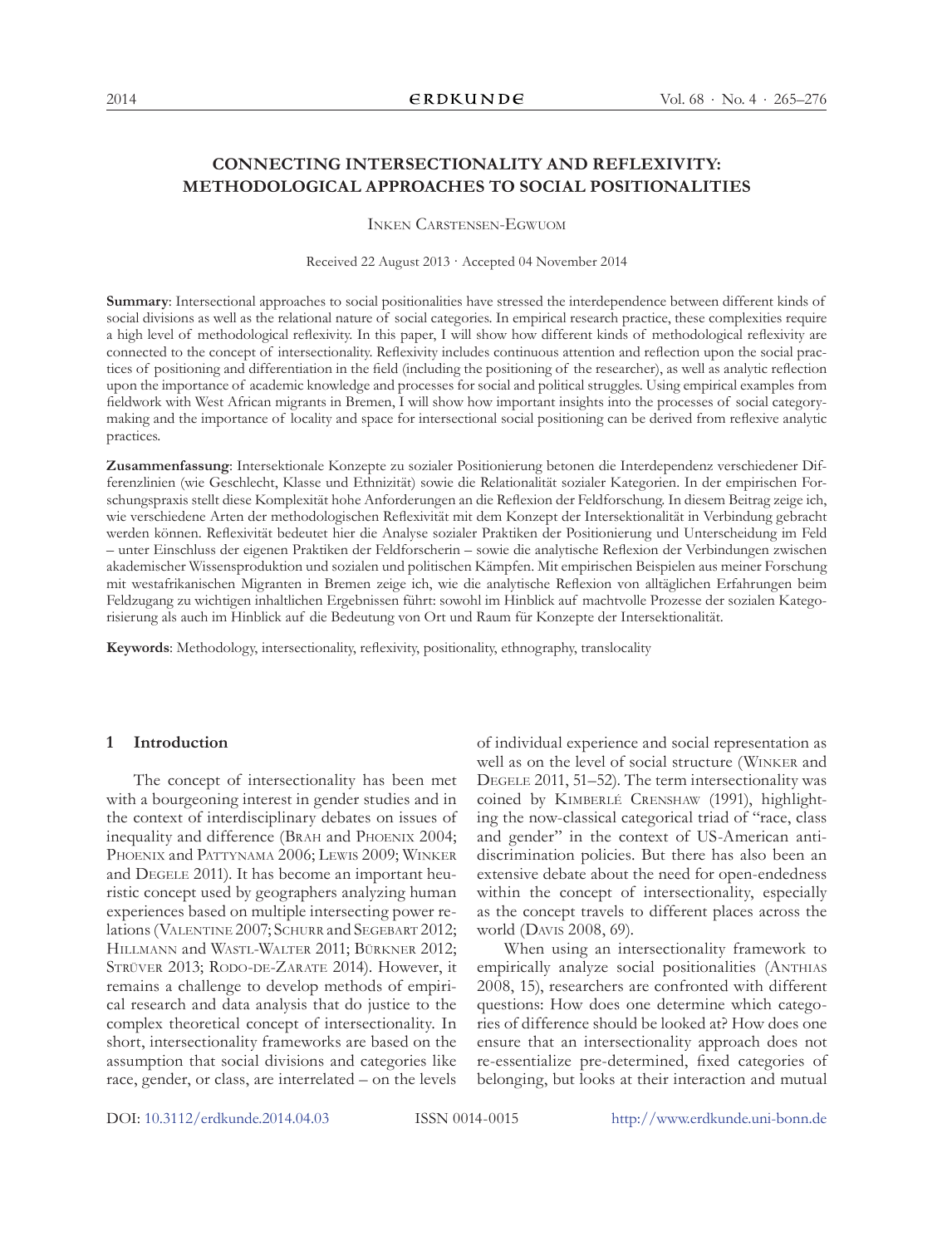constitution instead? In this article, I will argue for a reflexive approach to research practice in an attempt to answer these questions. To support the argument, I will use examples from my research with migrants of West African descent in Bremen. Starting from the assumption that all social categories of difference are relational and socially constructed, I will first show how different ideas of relationality are connected to a methodological need for reflexivity. Furthermore, I will elaborate on different relations between concepts of intersectionality and reflexivity and show how these connect to fundamental ideas of ethnographic research. In the third part of the paper I will expand on how calls for reflexivity can be implemented when analyzing field notes from empirical research and how this can lead to important insights.

# **2 Relationality, reflexivity, and intersectionality**

Relationality as a concept in the philosophy of language refers to the assumption that the meaning of linguistic signs is constituted through a continuous process of differentiation, not by the essential fullness of a sign. "The elements of signification function not by virtue of the compact force of their cores, but by the network of oppositions that distinguish them and relate them to each other" (DERRIDA 1982, 262). To give an example, the term *woman* as such only makes sense if we assume that there is a network of terms that *woman* can be compared to (*man*, *child*, *mother, etc.*). Furthermore, social order is continuously and implicitly (re-)produced through these processes of signification. However, people that are categorized by various academic disciplines (and also through popular media, in political discourse and everyday language use) are actors that also categorize themselves and others in relation to each other, as well as in relation to the categories and positions available in public discourse (BOURDIEU 1995 [1985], 53; ANTHIAS 2013, 7). These categorizations can be subversive, can transcend boundaries, and show how ambiguous, fuzzy, or irrelevant academic or other public categorizations as well as personal experience may be. Such projects of deconstruction and subversion still need to employ language, and the terms, categories, and differentiations used in academic discourse need to be seen as co-producers of practices, identities, and places (Lossau 2003, 104). I will later come back to the point that the conceptual elaboration of intersectionality is part of a counterhegemonic project that at the same time produces both relatively stable categories of identity and their subversion.

However, understanding relationality purely from a linguistic perspective is not enough for my argument here. The relationality of positions in social space is also based on material differences in resource endowments and in interdependent struggles for positions and for symbolic power<sup>1)</sup>. The latter is constructed as the power to define how the social world is and should legitimately be ordered (BOURDIEU 1995 [1985], 38). From this understanding of relationality, BOURDIEU argues for a reflexive approach to social research. His argument is based on the understanding that the social sciences are part of everyday struggles about categorizations and access to symbolic power. To be reflexive, social researchers thus have to analyze political and social struggles around categorizations (BOURDIEU 1995 [1985], 54). Building upon BOURDIEU's thoughts, LIPPUNER (2005, 145) calls us to question the very concepts and categories that we use in geographic theories. Especially if categories seem well set up and categorizations seem clear-cut, there is a danger of scientifically creating and thus being led to perceive "as real groups" the groups that have been created on paper (Lippuner 2005, 145, with reference to BOURDIEU 1998 [1994], 23; see also Goffman 1990 [1963]). Understanding intersectionality as a critical concept embedded in a struggle for recognition and social justice thus also implies a non-essentialized understanding of the lines of difference that it creates.

In the following chapter, I will argue that intersectionality can, on the one hand, be employed to shed light upon social relations of dominance that are underexplored in the everyday experience of people in a research field. Like this, as a critical concept, it helps to shed light on "blind spots" of power and dominance. On the other hand, allowing personal experience to challenge and extend pre-determined understandings of power, inequality and difference is firmly supported by the epistemological foundations of intersectionality. In the following section, I will explain how both of these reflexive moves connect to intersectionality as a dynamic and critical theoretical concept.

<sup>&</sup>lt;sup>1)</sup> Other conceptualizations of relationality focus on cultural difference. Coming from a tradition of philosophy and cultural studies, an article on relational hermeneutics by STRAUB and SHIMADA (1999) points to fundamental issues of intercultural interpretation. Also, concepts of translation in HUSSEINI DE ARAÚJO and KERSTING (2012) suggest further issues in politics and practices of academic knowledge production, that are closely connected to the ones presented here.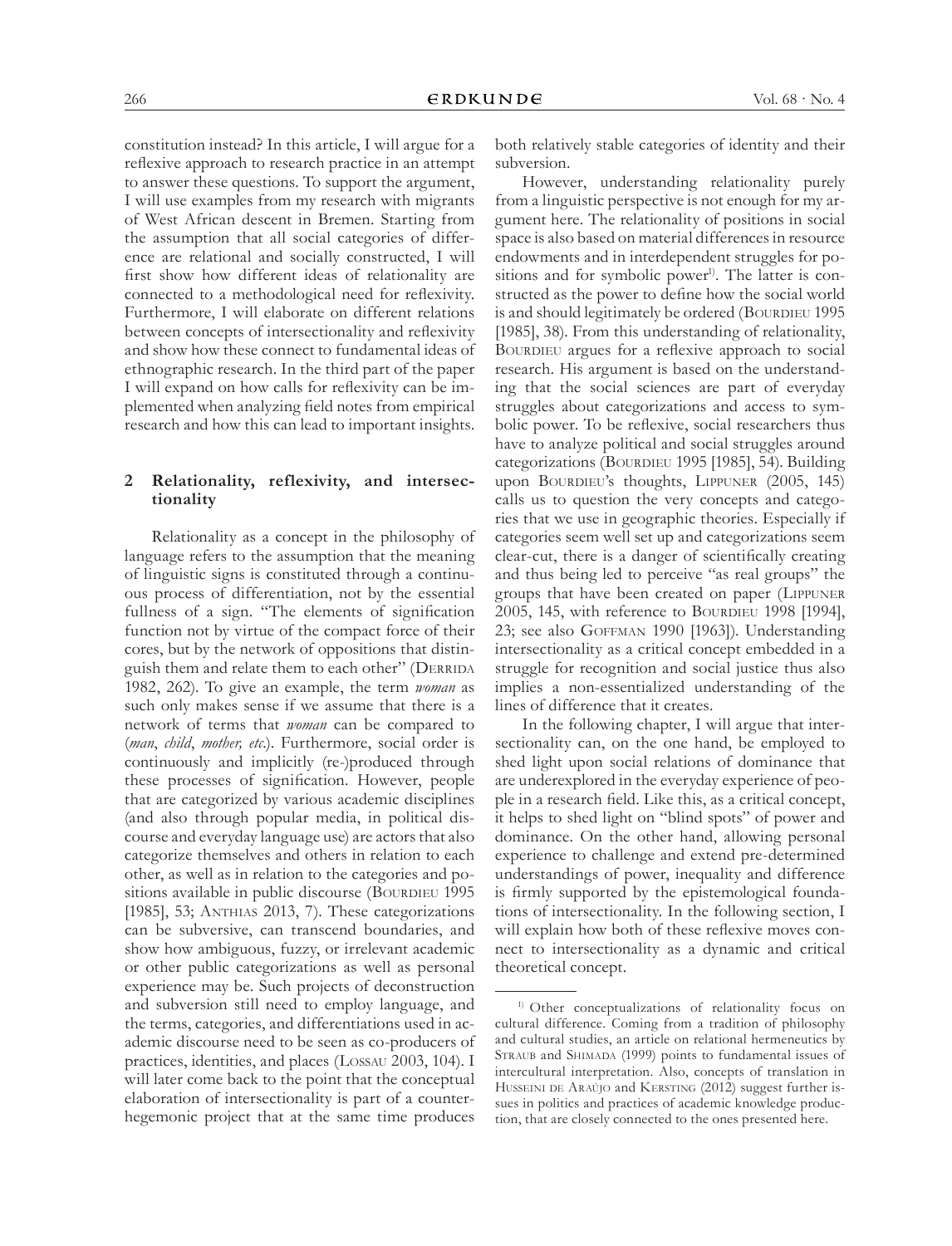# **2.1 Lived experience as a counterpoint against pre-determined theoretical concepts**

The first aspect of methodological reflexivity implies that researchers should distance themselves from pre-determined theoretical categorizations that influence their world views. This kind of reflexivity is firmly based in ethnographic research practice and stresses on being self-reflexive about how to bring theories and categories into conversation with empirical realities. Adhering to this kind of reflexivity, academic processes of creating knowledge about social or spatial categories have been treated as objects that can themselves become subject to academic scrutiny. Different researchers have called for such an "observation of observation" (Luhmann 1990) or "objectivation of objectivation" (BOURDIEU 1993, 365) and a more ethnographic approach towards research practice (MATTHES 1985). In geography, POTT (2002; 2004) has shown how reflexivity in Luhmann's sense can be translated into qualitative empirical work. He looked at individual processes of social positioning with reference to ethnicity and space. In anthropology, from the early 1990s, Fuchs and Berg (1993, 14) observe that an anthropological take on the practice of anthropology itself has become common. This has lead researchers from other fields to apply a similarly reflexive approach to their own scientific practices and thus to tap into an anthropological attitude towards the connection of theory and empirical findings as a model for reflexivity.

Recently, Verne (2012b, 192–193) has called geographers to take up the challenge that a more genuinely anthropological epistemology entails: To try to seriously, holistically and intensely understand social and cultural life in the field on its own terms, rather than subsuming it under an already established social theory or concept. Verne calls for a creative interplay of theoretical concepts, close participation in the lived experience of people and for a genuinely hermeneutical approach to interpretative research. An anthropological attitude towards research means taking serious both the lived experience and selfdescriptions of the research participants (as far as the researcher can understand them) as well as the subjectivity and bodily experience of the researcher's own self, whose cognitive, emotional, bodily and spiritual reactions and positionings are a central research instrument (BREIDENSTEIN et al 2013, 103). Epistemologically, this concept of reflexivity connects with the movement of Black Feminist Theory and hence with the development of the concept of intersectionality. The latter developed with a strong emphasis on the shared tacit and practical knowledge and experience of black women in the United States. An integral part of "coming to voice" for Black Feminist Theorists consisted of making personal experiences public, relating them to each other and therefore challenging hegemonic social theories, policies and categorizations used for them (HILL COLLINS 2000 [1990], vii; hooks 1981; Hull et al. 1982; Crenshaw 1989, 1991). The development of intersectionality as a concept can be seen as a reflexive move. It used the lived experiences and empirical realities of Black Women in the United States as a counterpoint towards existing social theories, policies and movements.

The criticism against hegemonic and powerful social theories that was developed by Black Feminist Theorists was part of a more general criticism of the implicit generalisation of whitemasculinist, seemingly "neutral" social sciences and the "god-trick of seeing everything from nowhere" (Haraway 1991, 189) and the authority anthropologists performed when "writing culture" (CLIFFORD and MARCUS 1986). It was embedded in a larger movement towards a more reflexive scientific practice and a step towards marking knowledge as situated and partial (HARDING 1991). Thus, reflexivity in this sense is not necessarily seen as an instrument to "neutralize" the effects of the social positioning of the researcher (BOURDIEU 1993, 372), but as an attempt to constructively mark scientific knowledge as situated and positional. It constructively uses "subaltern knowledges" to further push critical social theories. A reflexive approach to scientific practice must therefore include a continuous effort to read the lived experiences of the researcher and the researched against theoretically pre-determined categories and concepts.

For example, Oyěwùmí (2002, 1) challenges gender studies with a focus on Africa, saying that any "serious scholarship on the place of 'gender' in African realities must of necessity raise questions about prevailing concepts and theoretical approaches". This is due to the fact that theoretical concepts of gender in the social sciences have usually been developed with reference to gender arrangements and gender regimes in white middle-class Euro-American social contexts (with nuclear families and a male-breadwinner model).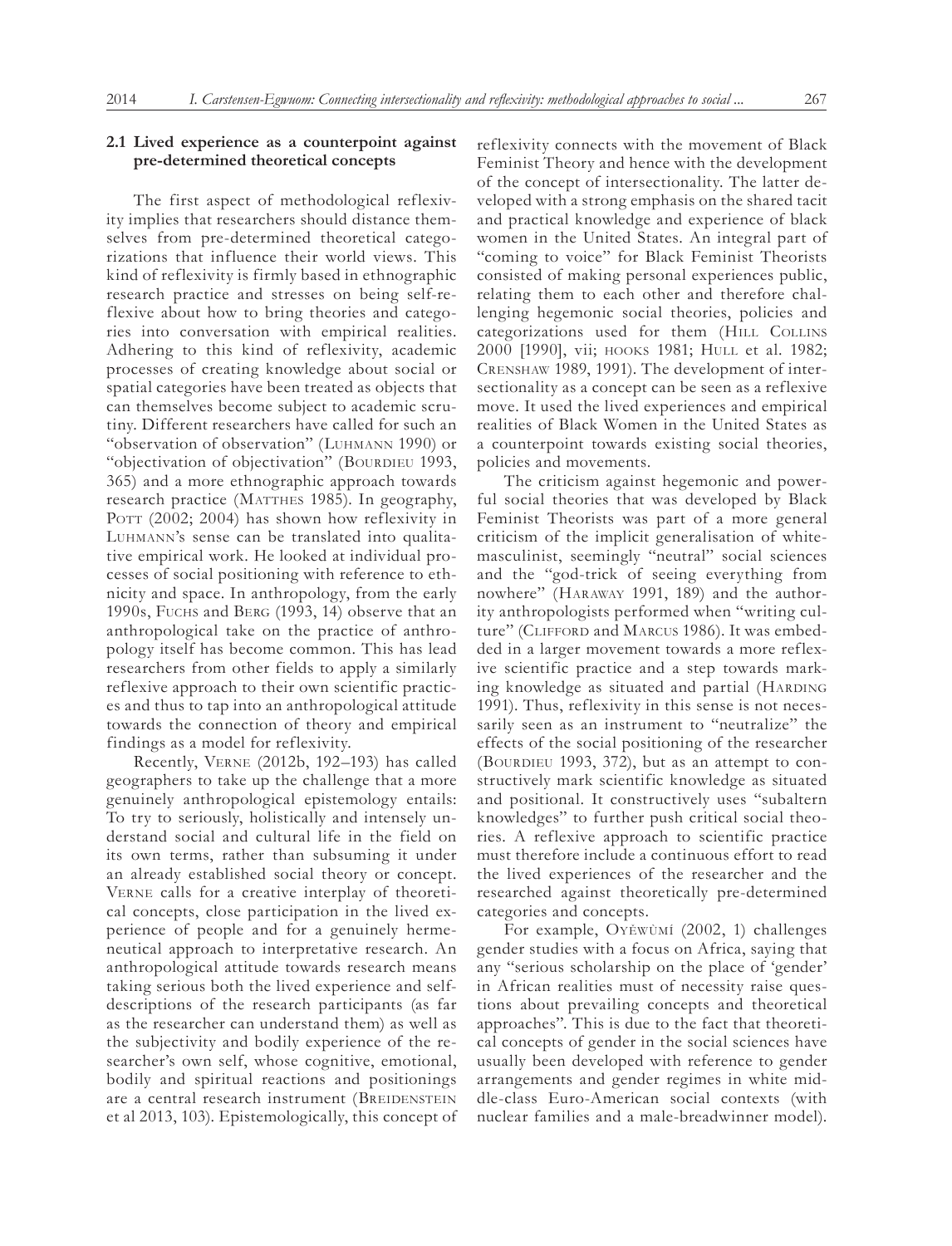Thus, the construction of "African women" as a group and the construction of "gender oppression" as a relevant form of oppression is first of all a theoretical assumption that has to be questioned: "To what extent does a gender analysis reveal or occlude other forms of oppression?" (Oyěwùmí 2002, 2). For example, Oyěwùmí analyses "seniority" as a more fundamental, but situational and fluid concept of hierarchical and non-hierarchical differentiation in Yoruba societies (see also Oyěwùmí 1997). Oyěwùmí's criticism shows that it is necessary to question all three categories among the classical "race-classgender" triad as to how much they matter or what they actually mean in a certain place. Looking at the methods used for the development of intersectionality concepts, this reflection can be seen as an intersectional move in itself: Black Feminist Theorists like Patricia HILL COLLINS (2000 [1990], vii) encourage researchers to actually use their own subjectivity, their bodies, their tacit and implicit knowledge, their positioning and their specific perspectives in interpretative research. This encourages the development of empirically grounded, "messy" concepts that can be used to nuance and further develop social theories as such. This is exactly what anthropological epistemology calls researchers to do. Any fixed notion of intersectionality wanting to pin it down to such-and-such three or four categories and historically and spatially universalize it, does not capture the methodological and epistemological foundations of its development.

Resisting a fixed notion of relevant lines of difference and domination, scholars have often added an "etc." in enumerations of intersectional concepts. BUTLER (1991, 210) has noted that this "etc." signals exhaustion and a potentially illimitable process of signification. As I have shown above, the "etc." is an important hint towards the methodological foundations and epistemological approach with which intersectionality was developed: It calls for an open-ended reflexivity and creates perspectives for an engagement with theory based on personal experiences and empirical findings (SCHURR and SEGEBART 2012, 153).

However, as I argue in the next section, this effort towards open-endedness does not mean that concepts that critically theorize structural systems of domination have become obsolete. Such deductive attempts can usefully point at "blind spots" of difference and domination and thus be useful for reflexive research practice.

### **2.2 Intersectionality as a counterpoint against implicit systems of dominance in the field**

Critical concepts and social theories like intersectionality attempt to shed light on hidden mechanisms of power and oppression. Thus, critical social theories can help researchers to actually perceive the frictions and workings of powerful social differentiations and hierarchies in the field, to see what they would otherwise have overlooked. As I have argued above, academic categorizations are embedded in social and political struggles. The development of the concept of intersectionality was embedded in Black Feminist political struggles to politically delegitimize and criticize different, interlocking systems of oppression while refusing to privilege a single dimension of experience (Brah and Phoenix 2004, 78). A conscious inclusion of social theories and perspectives that spell out previously ignored structures of oppression is thus the second part of an intersectional reflexive approach to research practice. The main theoretical insight that the concept of intersectionality has brought forward is the entanglement of multiple axes of differentiation – economic, cultural, political, etc. – that are produced by and productive of specific social, historical and geographic contexts (Brah and Phoenix 2004, 76). This means that group-making processes or group-based emancipatory policies are entangled in a web of relations with each other. An intersectional analysis would show how groups draw on these relations for their most important characteristics (cf. also BOURDIEU and Wacquant 2006 [1992], 262).

I am coming back to my previous example to illustrate this here. The way Oyěwùmí analysed "seniority" as a fundamental principle of differentiation among the "Oyo-Yoruba" and presented it as an "African perspective" cannot be simply taken for granted as an essential or authentic "Africanness". Her concept can be seen as embedded into struggles for self-definition and of recognition of specifically "African" ideas of social hierarchies in post-colonial Africa. In her argument, she creates links to precolonial concepts that are mainly used to criticize western assumptions about Third World cultures as inherently misogynic and Third World women as victims (see also Spivak 1988; Mohanty 1988, 80– 81; Kerner 2010, 250). As Bakare-Yusuf notes: "I suggest that OYEWUMI's fixation with an untainted linguistic and social indigenity is ultimately motivated by a desire to assert the radical Otherness of African culture in relation to Europe. This desire to proclaim Africa's own unique culture, mode of be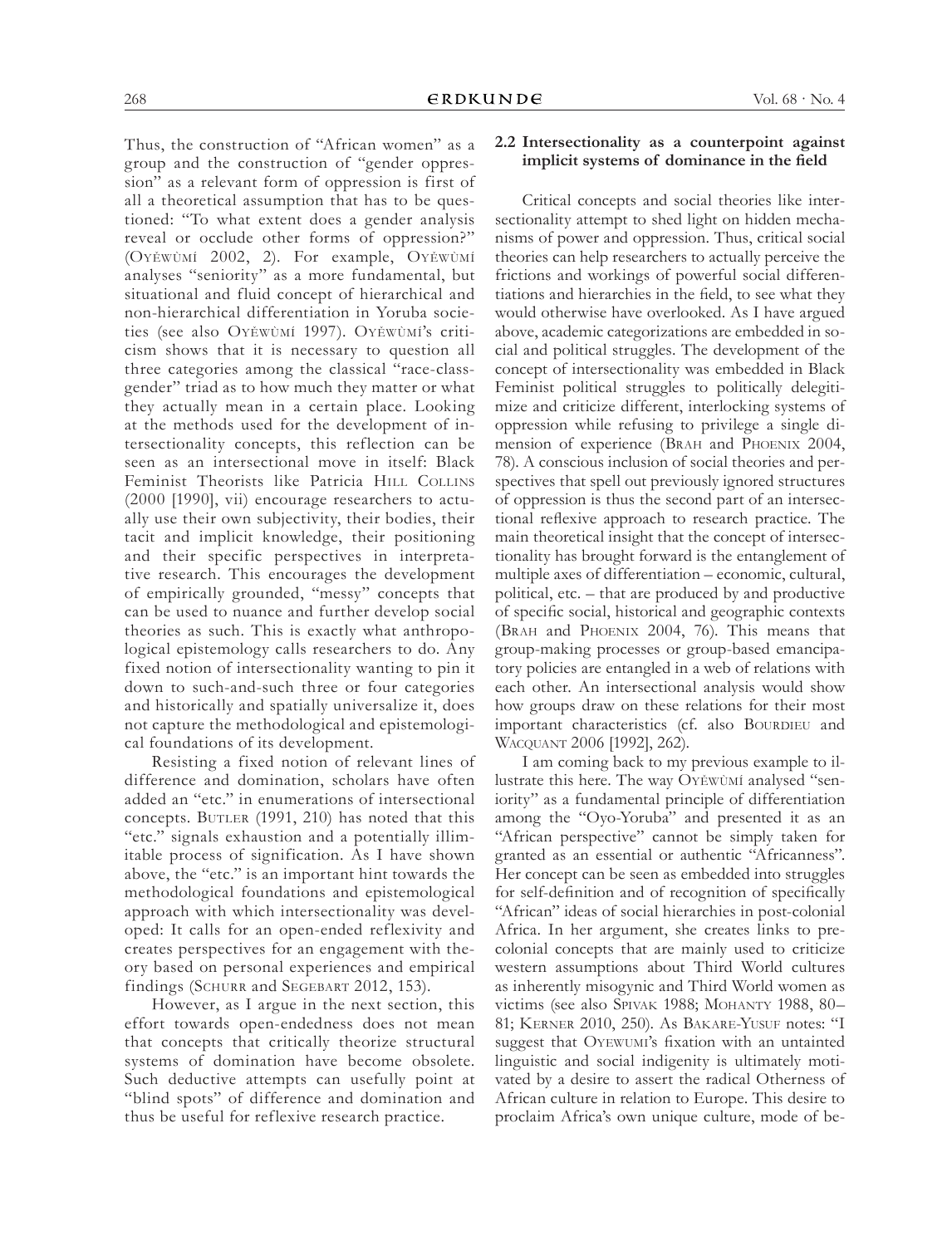ing and hermeneutic tradition has a long tradition in African political and intellectual history, embedded as it is in the quest to contest European denial of African humanity and European global dominance" (Bakare-Yusuf 2003, 133).

BAKARE-YUSUF criticizes that in the process of unsettling one category (gender), Oyěwùmí reinscribes another differentiation (Africanness vs. Westernness). At this point, intersectionality as a theoretical concept suggests that the seemingly monolithic category of "Africanness" should rather be analyzed as created by and entangled in social struggles for emancipation and intimately connected to gender-differentiations. Furthermore, BAKARE-YUSUF (2003, 130) criticizes that an analysis of Yoruba culture that neglects gender differentiations might also serve to support unquestioned, hegemonic patriarchal structures. In her view, a gender perspective is valid and productive in its effort to illuminate the "blind spots" of cultural norms und otherwise unquestioned hierarchies. A critical gender perspective could thus be productive in looking at Oyo-Yoruba societies exactly because it is a theoretical concept that comes from the outside and can spark reflexivity. However, the risk of being rejected as an "outsider's theoretical perspective" is embedded in the intersectional complexities of cultural and identity politics in a post-colonial age.

With this, intersectionality as a critical social theory also offers a theoretically grounded perspective on reflexivity. Its theoretical advances suggest which categories of difference, systems of dominations and struggles for emancipation should be considered to avoid "blind spots" of overlooking materialized social structures and hierarchies (Winker and Degele 2009, 141). Secondly, an intersectional perspective suggests that the complex, contingent and ambivalent processes of negotiating world-orders and discursive structuration (Reckwitz 2008, 207) always involve interdependent struggles along several lines of differentiation.

From its epistemological origin, intersectionality thus has a twofold connection towards reflexivity and suggests a dynamic relationship between theory and empirical data: It developed as a challenge to hegemonic imaginations and social theories deeply grounded in personal social experiences of Black Feminists. Seen from this view, it motivates researchers to use their embodied feelings and experiences for academic knowledge production. As a critical social theoretical concept, it also helps to reflect upon hegemonic imaginations in the field (and in our own thinking). It is because of this dynamic

and twofold connection to reflexivity that intersectionality is a particularly useful concept in research on identity, difference, and inequality.

# **3 Reflexivity and intersectionality: examples from the field**

Reflecting upon my intersectional position in the field, it is much too simple to define myself in a static position according to fixed lines of difference like this: "I am speaking from the position of a white German, middle-class, female, academic, married to a Nigerian-German with two kids". Such an exercise in self-positioning is sometimes seen as a way of marking knowledge as situated (Nagar and Geiger 2007, 269). However, it simply "labels" the researcher, emphasizes a "condition of detached alterity" (Kobayashi 2003, 348) and power (Mohammad 2001, 112) and risks essentializing social categories yet again (NAGAR and GEIGER 2007, 269). BOURDIEU (1993, 368) calls such accounts narcissistic and claims that they can be used for shrugging off any kind of deeper scrutiny into the relational social position of the speaker. From a theoretical perspective, such accounts take social space as absolute and not as relational (BOURDIEU and WACQUANT 2006 [1992], 229). A relational analysis should shed light on the continued complex and often ambiguous relationships between different people that evolve through face-to-face social interaction and that are embedded in larger social processes.

This means that an awareness of a (possibly privileged) position before entering the field may be helpful, but a reflection upon experiences during fieldwork can show how such a position is negotiated, questioned, or challenged. Such reflections can also be seen in recent work on methodology and fieldwork practice that show how embodied performances of gender, race, class, religion or other aspects of the researcher's identity are shaped by and in turn shape fieldwork experience (DATTA 2008; HENKEL 2011; SCHURR and SEGEBART 2012; FARIA and MOLLETT 2014; FISHER 2014; KOHL and McCUTCHEON 2014). Using specific fieldwork interactions for the attempt to reflect upon the relevance of different lines of division, their enactment in practice, and their relationship to power has been shown to be very productive. These field interactions can be used for interpretative advances and theoretical work to criticize previous academic concepts or pitfalls (Shinozaki 2012). Field diaries that entail the description of how fieldrelationships were established and maintained can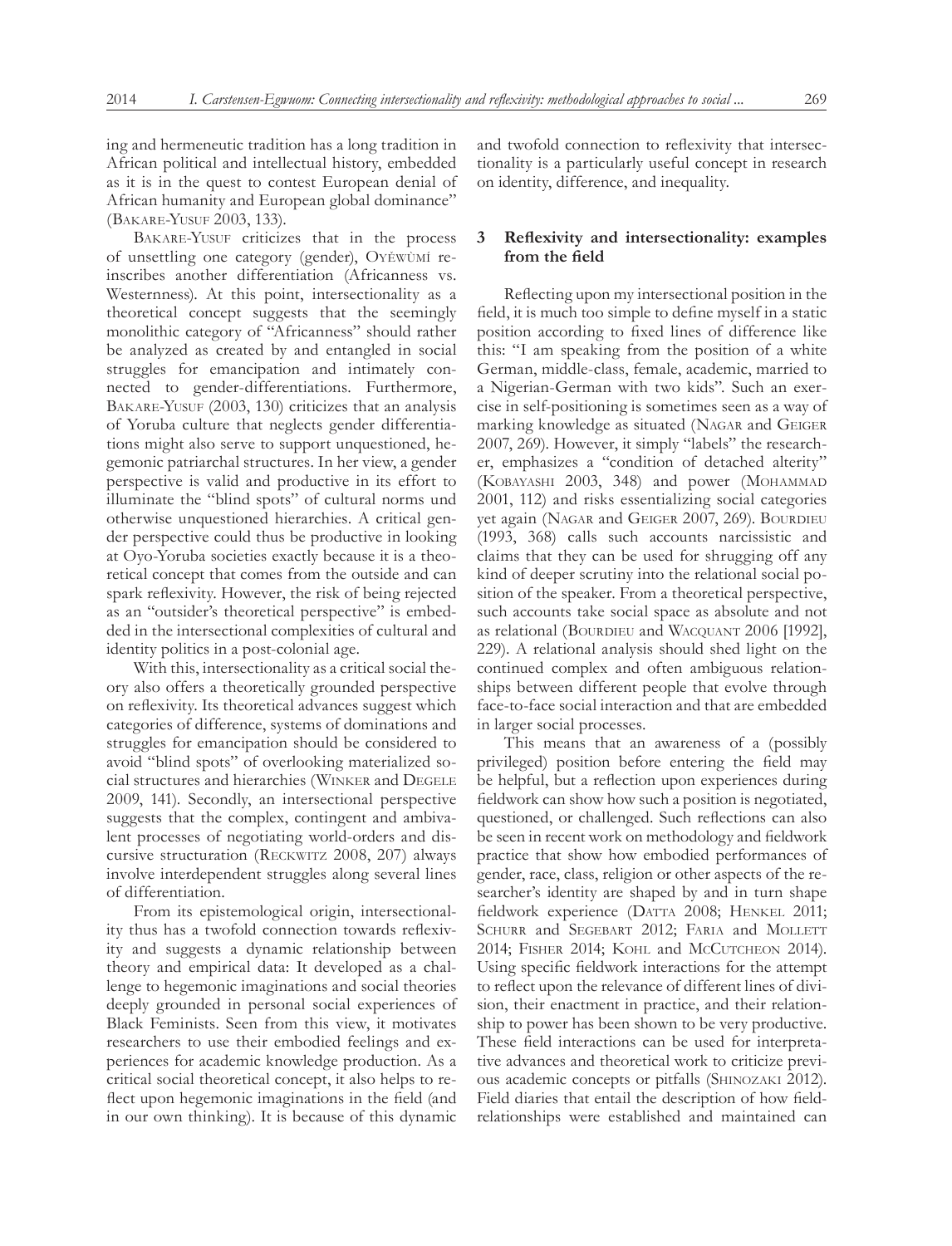show how "the field" was accessed, addressed, and hereby co-produced. As I will show, initial attempts to establish relationships in the field can be revealing as to how and which social divisions are relevant in specific social situations and in a specific political context. However, even intensive, well-written and detailed accounts of these processes of building social relationships in the field and of private, personal feelings in the field have been called "narcissistic" (BOURDIEU 1993, 366) or "confessional narratives" (MAGOLDA 2000, 209, as quoted by VERNE 2012a) and have sparked criticism as to how much they take away from the actual treatment of the research subject. As Kobayashi has written: "On my worst days, I ask why the heck I should care about how a privileged, white graduate student felt when she went out into the world to discover oppression and marginalization. But, whoa, hold on. On my better days, I must acknowledge that she probably can't get to first base without at least some self-reflexive positioning, that at the very least we need to be reassured that her/our assumptions about the world are not unquestioning" (Kobayashi 2003, 348).

The question remains, if this introspective work needs to be shared with readers in academia. My argument is that sharing such work is necessary. I believe that a critical reflection upon experiences, positionalities and emotions in the field helps researchers to develop important insights into their research interests, especially in social and cultural geography. Furthermore, if more of such "confessional" data is published, it can have a revealing effect. It can help to bring about a new recognition to the value and resourcefulness of subjective, personal thoughts and emotions in research. If such thoughts and emotions remain hidden from academic readership, how can anyone be encouraged to actually dare to consciously use their own (life) experiences and feelings for their empirical research? Thus, another important reason for the publishing of such materials on fieldwork is transparency (Verne 2012a, 43) and a more open and honest research practice (as for example shown by ROSE 1997). SUNDBERG (2003, 181) also stresses the importance of "breaking the silence about fieldwork".

As I show in the following, practices of positioning myself in interaction with people in the field are an important interpretative asset. Reflections upon how I am seen and positioned by others help to enlighten how they see themselves and about which kinds of positions they struggle, and how these struggles are embedded in social relations. Everyday experiences in the field, whether they be grounded in difficulties of access or exceptionally positive or funny episodes (SCHURR and KASPAR 2013, 41), can potentially be important for data analysis and deserve close attention. In two examples from my field notes, I demonstrate how the kinds of reflexivity described above can be useful for discovering interpretative starting points. I have chosen two different types of encounters in the field. The following sections are quoted from my field diary (without real names). To use my field diary for continuous reflection on my experience, I produced different forms of entries: Firstly, I wrote down notes on actual events and background observations to events, e.g. writing down how I contacted individuals, what I observed and how I felt in a field situation. This includes notes that were taken before and after (formal or informal) interview or group discussion situations. Secondly, I wrote down changes or processes that I felt had gone on for a while and which I noticed and wrote down at a particular point in time. Thirdly, I sketched possible links of my field experiences to theoretical approaches and geographical literature, so that I would not forget them later on. These notes included pondering on insecurities and possible "blind spots" that I had previously not thought about, but that seemed to be relevant when I kept on reading about theoretical approaches. Field notes thus do not simply mirror an experience, but are the results of complex processes of sense-making. In these processes, (silent) emotional, bodily and practical processes are translated into linguistic terms (BREIDENSTEIN et al. 2013, 95). Reflection at this point is based on the already-interpreted text that is produced in diary-writing.

The first example is from field notes that were produced as I tried to get a grip of the general situation for Nigerians in Bremen and set up one of my first interviews. A representative of an organization that I found on the internet was very cooperative about my approach to speak to him.

"I called G. G. some days ago on the phone and the first thing he told me was: 'Oh yes, that is why we are here, to give information about Africa and to improve the knowledge about the situation of Africans in the city' and then he invited me to come to his home. I was very happy with this easy and fast access, felt welcome in his home, as he showed me videotapes from previous events he organized, as well as awards from public institutions for his commitment to the social integration of Africans in Bremen. I offered to speak English with him at the beginning of the conversation, but he insisted on speaking German to me the entire time, although he experienced some difficulties expressing himself" (Field Notes, April 18th 2011, Bremen).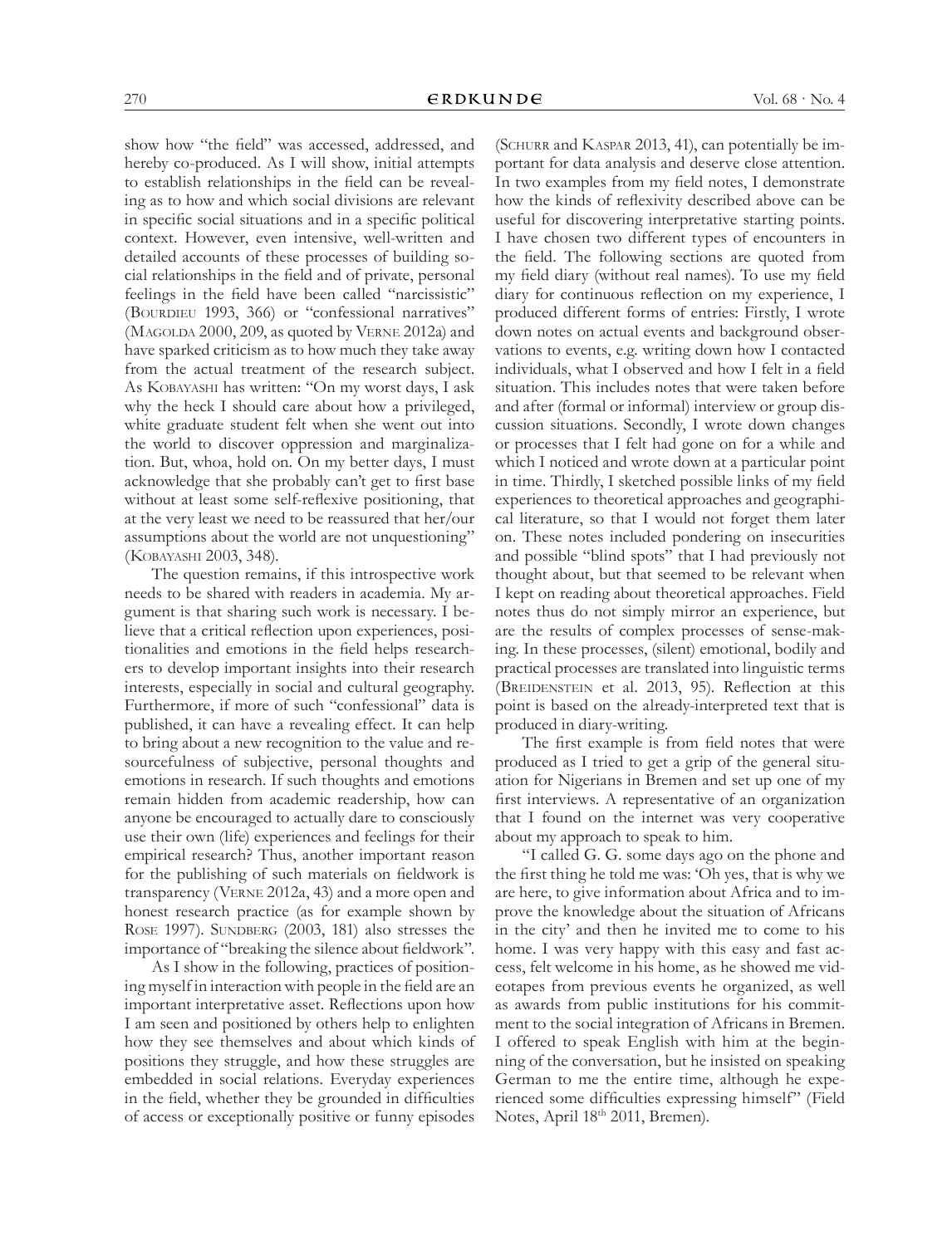The focus of this interaction is the attempt to get in touch with experts and gate-keepers that will efficiently provide insights and access – and hereby co-constitute a research field. The note was written down after the first face-to-face conversation with G. G. and summarizes the way I contacted him, his reactions to my approach, where the interview took place as well as my feelings during the interview. The conversation itself was recorded with a digital recording device and can thus be further analyzed as well.

In the following section, I will turn to the analysis of this excerpt from my field notes and show how a reflexive analysis can lead to insights about intersectional social positionalities as well as the relational construction of knowledge and social groups. In this example, I reflect upon categories of symbolic power that have been deducted by Winker and Degele's (2009, 37–53) intersectionality approach as highly relevant in modern capitalist societies: race, class, gender, and body. I show how the critical attention to categories of difference that seem absent or irrelevant in the interaction can provide an avenue to grasp symbolic power structures and the interactive reproduction of power that might otherwise be overlooked (DIDERO 2014, 133; FARIA and MOLLETT 2014, 2). Locating G. G., myself, and the interactive production of knowledge that we perform in an "objectified space of social difference" (DIDERO 2014, 133) and reflecting upon my emotions during the conversation thus works to distance myself from a "too easy and feel good" interpretation of expert knowledge. In the second section of this chapter, I introduce another excerpt from my field diary and show how, on the other hand, lived experience can open up insights into more complex spaces of social differentiation and lead beyond well established categories of difference deducted from intersectionality concepts.

## **3.1 Feelings, field relationships and symbolic power**

The first line of interpretation of the experience of "easy entry" is based on the direct reply to my request for getting in touch with the representative of the "African" organization. With his reply ("Oh, that is why we are here…"), he firmly sets himself in a local context of production of knowledge about different immigrant groups and their countries or here rather continents of origin. In the recorded conversation, he later refers to a general lack of

knowledge and to highly stereotypical knowledge of African immigrants among native Germans. In this way he positions himself as an expert who can produce "true" and reliable knowledge and who is the perfect partner for a researcher. With such a mode of talk, I feel very welcome with my curiosity and positioning as a researcher: Our interests match each other well and we make each other happy because we co-produce each other as "co-experts". A belief in the power and significance of academic knowledge production for "correcting" some wrong images of "Africans" in Germany is implicitly shared. Furthermore, my position as a researcher becomes a "morally good" one, just as his position as a legitimate representative of an African association. This process also produces the category of "Africans" which G. G. then claims to represent – and I as a researcher co-produce as my category of interest.

The pride that G. G. takes in the various awards from public organizations for his commitment towards the "integration of Africans" hints towards a larger public discourse of "integration". Thus, the group-making does not start with the short meeting between G. G. and me. Rather, it is part of larger institutionalized programs and social policies. In the context of the conversation, the awards strengthen G. G.'s role as an expert and as a publicly recognized figure. Furthermore, he spoke German to me the whole time, even after I suggested speaking English instead. The reason he gave for that was that he would like to integrate ("Weil, ich möchte gerne (...) integrieren", from the recorded conversation, Minute 0:17). Language proficiency and the willingness to learn the language has become one of the most marked signifiers of "integration" in the German immigration discourse. Taken together, the awards and his linguistic choice thus serve to communicate the public legitimacy of G. G.'s and his association's activities and firmly position them inside a hegemonic German policy aim of "integration". The fact that he insisted on using German with me also communicated to me that he saw me as a representative of a native German collectivity in our conversation.

How does this positioning in the policy discourse connect to the creation of the category "African"? Germany has long been a "reluctant" country of immigration (EHRKAMP and LEITNER 2006, 1591) where different groups of immigrants have only recently managed to gain some institutionalized voice in the public debate on integration and immigration. In national, state, and local processes of creating "integration plans" or "integra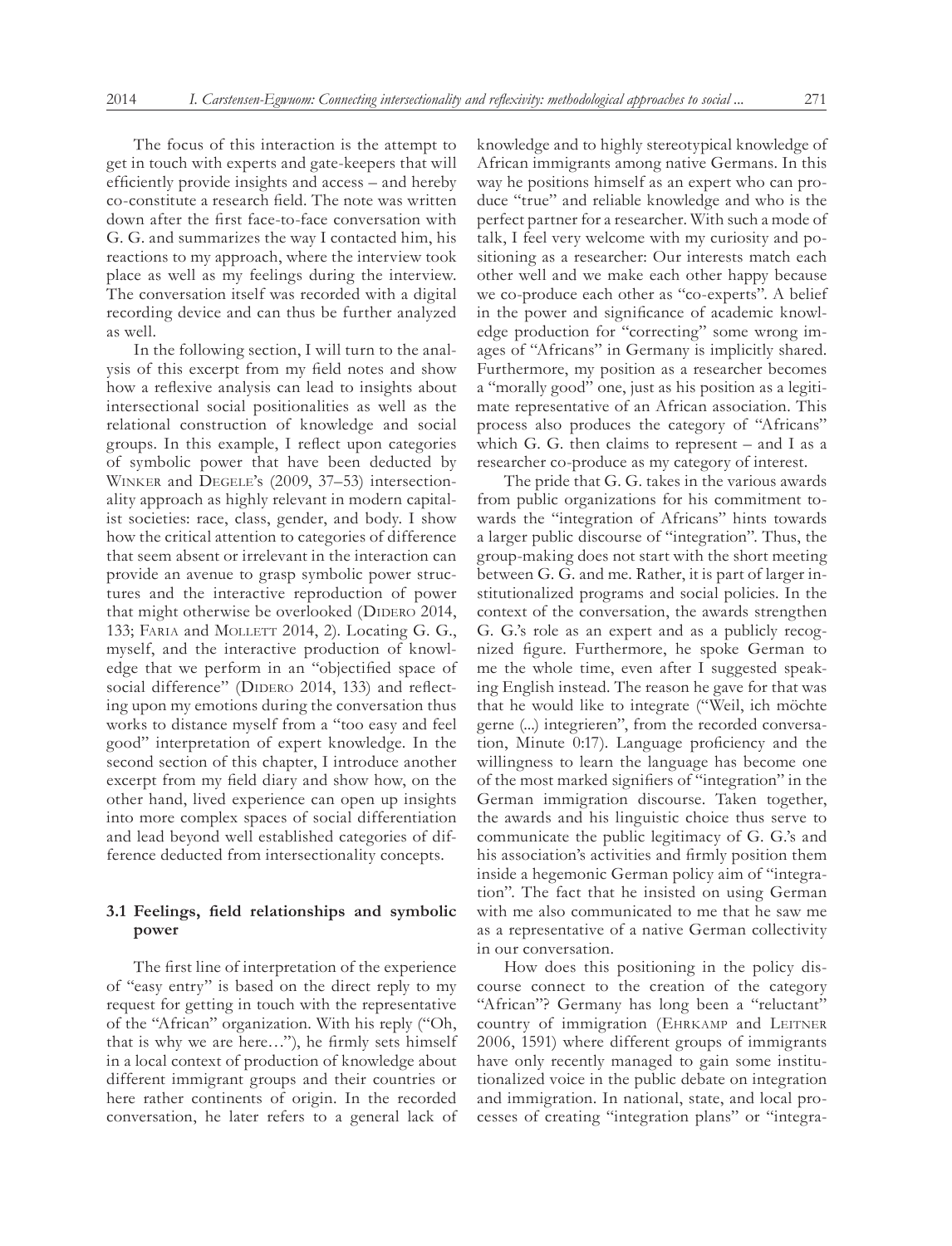tion" projects and activities, the formation of larger groups is a strategy for recognition. The claim to represent a significant number of people is the precondition for being heard in such a setting. In such a context, academic work using the category of "Africans" can make a point for recognition of "African" activities and support the voice of their representatives.

From a critical intersectional perspective, this connection of integration politics and academia leads to the question: Whose voices remain unheard if G. G. and I form a "happy alliance" of experts co-producing academic knowledge and acting under a common hegemonic aim of "integration"? Whose interests are strengthened, and whose are marginalized? Apart from the production of the category of "Africans", it is necessary to look (at least) also at gender, class, and body issues and detect their interactions. These issues have remained suspiciously silent in my field notes. I superficially describe that G. G. invited me to his (family) home, which is a two storey terraced house in a middle class neighbourhood and shows his relatively secure economic status. When he invited me, he also told me to come at a particular time, when he would have come home from paid work – and I did not write this down at that time. The categorization of G. G. as a man is only seen by the use of the pronoun "he". How can the tendency to produce "happy" expert knowledge, to define and to produce "groups" be connected to this reflection upon G. G.'s and my positioning? Those aspects of G. G.'s position that can be marked as privileged remain silent in my field notes. Seen through the lens of producing knowledge and ensuring the legitimacy of knowledge as symbolic power, it seems that I co-operated with his aim to produce his own position as "objective" and "neutral" in writing down my field notes.

A critical reflection based upon intersectionality concepts and a critique of masculinist epistemologies (SUNDBERG 2003; BOURDIEU 2005 [1998]) that looks at field experiences as well as actual field notes can thus open up important insights. The gaps in my field notes hint at the interdependence of knowledge production and social positioning. As I have shown, academic knowledge production can support privileged "ethnic elites" that co-produce the groups that they claim to represent. My feelings of happiness and the silences that I have detected in my field notes can thus be seen as part of such a co-production and hint at the attraction of gaining symbolic power through the production of "objective" knowledge.

# **3.2 Reflections on entering the field: extending concepts of intersectionality**

The second example is taken from a perspective of a more unstructured method of "hanging out" at a Kiosk owned by a Nigerian. The note presented here is part of the second type of field notes: I give an interpretation of several incidents taken together and summarize my own feelings and interpretations about the process of getting to know people and being seen by the people in the Kiosk.

"My husband is not yet working; he is still finishing his degree at a university in Saxony and going there for an extra job at times. Some of the men in one kiosk that he spends some time in seem not to believe that he goes 'only' for a 400 Euro job. We are met with some suspicions that sound like: 'Ah, you are just pretending to be poor! We know your kind of person. Why are you always going to Saxony? You have a house there? Or maybe in Nigeria you have a house or a big car. Who knows what these two people are hiding from us!"" (Field Notes, May 15<sup>th</sup> 2011, Bremen)

These instances of suspicions that I sensed among people (mostly Nigerians) that used to visit the Kiosk and stay for a while to chat have some important consequences for the analysis of intersectional social positioning. When reflecting on this field note and my experience, two different aspects can be highlighted: First of all, the field note as such shows how much I connect my position in the field with that of my husband: I saw the way people were suspicious of me as a reflection of "our" way of life as a family. I summarized my husband and myself as "these two people" in the words that I sensed behind jokes and uncomfortable silences or hesitation to come in contact with me. I thus portray my husband as an important aspect of the way people see me: The connections to other places that I have through my husband are evaluated and commented upon. The position that is made salient here is not only that of a researcher, but it is also connected to my social life and my most intimate relationships. Thus my personal and professional identities were closely intertwined, as other researchers stress for accompanied fieldwork (CUPPLES and KINDON 2003). This opens up avenues to think about and to theorize intimate relationships when looking at intersectional social positioning.

Secondly, I seem to be perceived as part of a social field that extends far beyond Bremen (in part through the connection to my husband). The way my husband and I were met with suspicion shows how some people felt that they could not judge our personalities on the basis of our appearance in that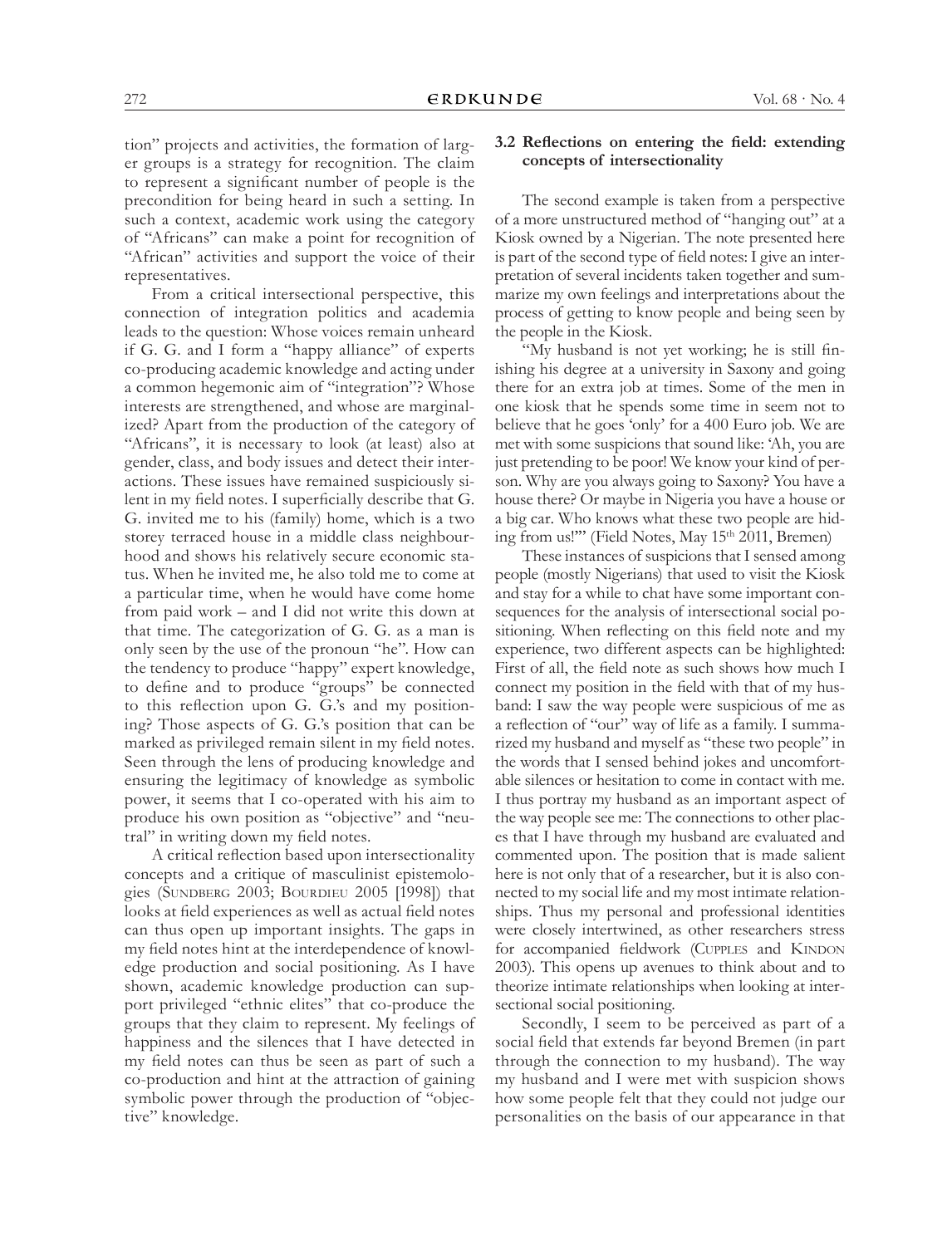kiosk only. My performance of a relatively modest social position in Bremen, by living in a small flat close to the kiosk, wearing no-name clothes, and not deliberately paying for "rounds" when drinking in the evening, was not taken as a necessarily complete, holistic, or "essential" marker of my social status. My husband and I were suspected to possibly have a higher social status elsewhere (e.g. in Saxony or Nigeria). We were thus assumed to be hiding aspects of your social identity (GOFFMAN 1990 [1963]). In the context of gaining trust in the field, this suspicion of e.g. "pretending to be poor" seemed to imply that we were of a morally questionable character. On the other hand, the suspicions that were often voiced in a joking manner can also be seen as an attempt to show respect, as a move to make sure that we were not estimated below our status elsewhere. When I analyze practices of intersectional social positioning, I should thus take into account the complexities of (potentially) multilocal life-worlds. The kiosk in which I did fieldwork can be seen as a nodal point in transnational social relations (BÜCHLER and RICHTER 2010, 114). The future task to bring concepts of intersectionality into conversation with notions of translocality, transnationality, or mobility (e.g. Weiss 2005; Massey 1994) is an issue that follows from this reflection of my field experience.

#### **4 Conclusion**

This paper has argued for methodological reflexivity in geographical research because such reflexivity can provide important insights into questions of identity, difference, power and inequality. Methodological reflexivity includes continuous attention and reflection upon the social practices of positioning and differentiation in the field as well as analytical reflection upon the importance of academic knowledge and processes for social and political struggles. Understood in such a way, reflexivity connects with intersectionality in different ways.

First of all, reflexive practice in social and cultural geography requires critical theoretical concepts like intersectionality to shed light on "blind spots" concerning the politics of fieldwork and the way academic knowledge production is embedded in struggles for symbolic power. Using an intersectional approach to reflect upon the creation of specific social categories during fieldwork can provide important cues and stepping stones for further interpretative work. Intersectionality highlights

particularly relevant dimensions of social power and domination that situate research partners and researchers in social space. Aspects of privilege and power are often silenced and not recognized by those in hegemonic positions. Furthermore, intersectionality stresses the simultaneity and interdependence of social categories and lines of differentiation. These theoretical insights provide a framework with which to critically reflect upon fieldwork practice and the production of knowledge as embedded in larger socio-political processes of organizing, representation, and recognition.

Secondly, a reflexive approach helps to strive for an open-endedness of intersectionality as a theoretical concept when brought into conversation with empirical data. As I have shown, such openendedness and sensitivity towards lived experience is firmly based in the epistemological foundations of intersectionality. Furthermore, it connects with basic assumptions of a genuinely ethnographic approach to empirical research. The analysis of concrete processes of interaction, feelings, thoughts and personal experiences in the field can highlight important issues that expand and enrich intersectionality as a theoretical concept.

#### **Acknowledgements**

This paper is based on my PhD project that started with the support of the University of Bremen and which is now supported by the University of Flensburg. I wish to thank all my research partners as well as Carolin Schurr, Rabi Sidi, Sibylla Kuckuck, Michael Larsen, Birte Schröder and Holger Jahnke as well as two anonymous reviewers for their close reading and helpful suggestions on earlier versions of this text.

#### **References**

- ANTHIAS, F. (2008): Thinking through the lens of translocational positionality: an intersectionality frame for understanding identity and belonging. In: Translocations. Migrations and Social Change 4 (1), 5–20. DOI: [10.2478/](dx.doi.org/10.2478/v10202-011-0032-y) [v10202-011-0032-y](dx.doi.org/10.2478/v10202-011-0032-y)
- (2013): Intersectional what? Social divisions, intersectionality and levels of analysis. In: Ethnicities 13 (1), 3–19. DOI: [10.1177/1468796812463547](dx.doi.org/10.1177/1468796812463547)
- BAKARE-YUSUF, B. (2003): "Yorubas don't do gender": a critical review of Oyeronke Oyewumis "The invention of women: making an African sense of Western gender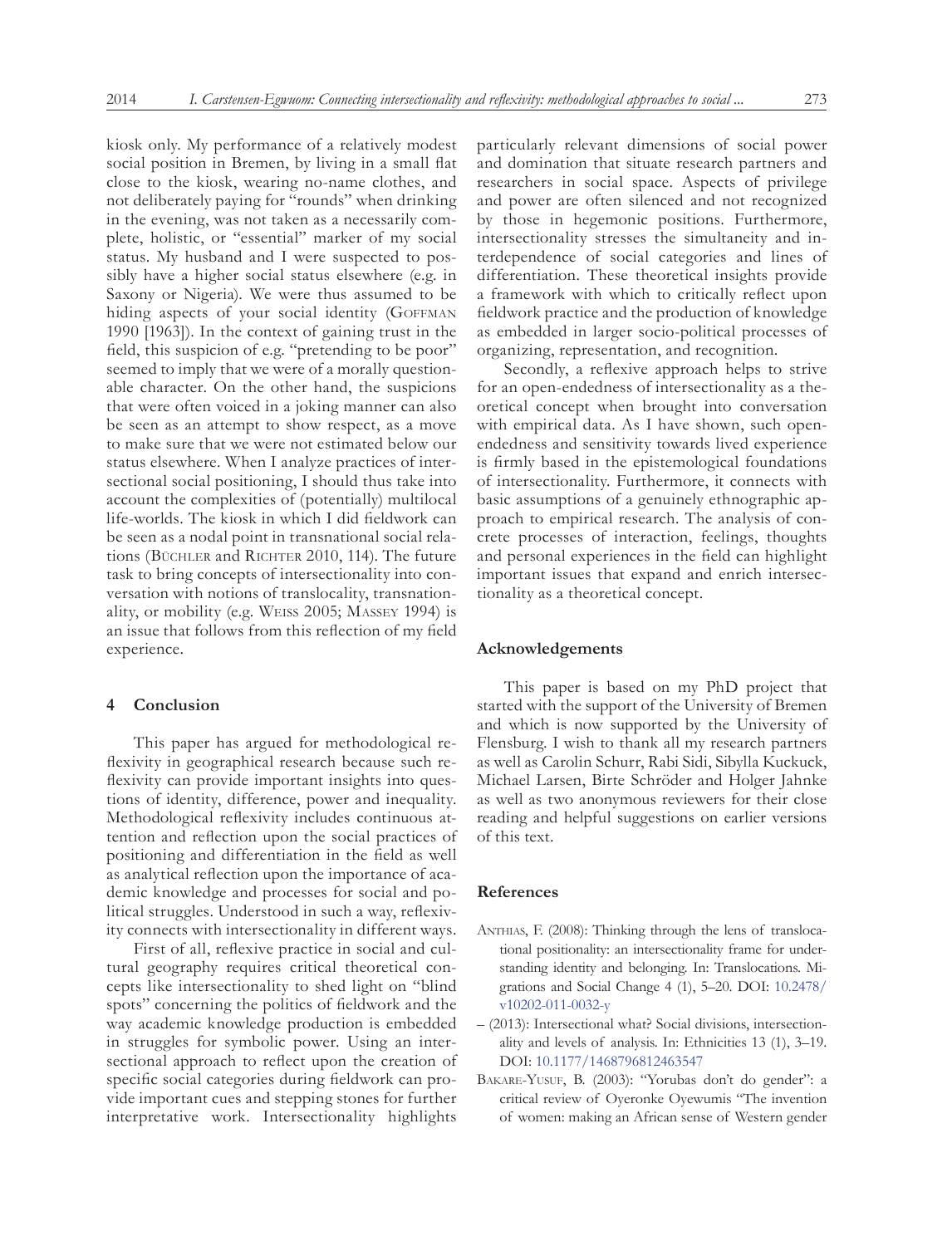discourses". In: African Identities 1 (1), 119–140. DOI: [10.1080/1472584032000127914](dx.doi.org/10.1080/1472584032000127914)

- BOURDIEU, P. (1993): Narzißtische Reflexivität und wissenschaftliche Reflexivität. In: Berg, E. and Fuchs, M. (eds.): Kultur, soziale Praxis, Text. Die Krise der ethnographischen Repräsentation. Frankfurt a. M., 365–374.
- (1995 [1985]): Sozialer Raum und "Klassen". Leçon sur la leçon. 2 Vorlesungen. Frankfurt a. M.
- (1998 [1994]): Praktische Vernunft. Zur Theorie des Handelns. Frankfurt a. M.
- (2005 [1998]): Die männliche Herrschaft. Frankfurt a. M.
- Bourdieu, P. and Wacquant, L. J. D. (2006 [1992]): Reflexive Anthropologie. Frankfurt a. M.
- BRAH, A. and PHOENIX, A. (2004): Ain't I a woman? Revisiting intersectionality. In: Journal of International Women's Studies 5 (3), 75–86. [http://vc.bridgew.edu/jiws/](http://vc.bridgew.edu/jiws/vol5/iss3/8) [vol5/iss3/8](http://vc.bridgew.edu/jiws/vol5/iss3/8)
- BREIDENSTEIN, G.; HIRSCHAUER, S.; KALTHOFF, H. and Nieswand, B. (2013): Ethnografie. Die Praxis der Feldforschung. Konstanz.
- BÜCHLER, B. and RICHTER, M. (2010): Migration Geschlecht – Raum. In: Bauriedl, S.; Schier, M. and Strüver, A. (eds.): Geschlechterverhältnisse, Raumstrukturen, Ortsbeziehungen. Erkundungen von Vielfalt und Differenz im spatial turn. Münster, 100–120.
- Bürkner, H.-J. (2012): Intersectionality: how gender studies might inspire the analysis of social inequality among migrants. In: Population, Space and Place 18 (2), 181–195. DOI: [10.1002/psp.664](dx.doi.org/10.1002/psp.664)
- BUTLER, J. (1991): Das Unbehagen der Geschlechter. Frankfurt a. M.
- Clifford, J. and Marcus, G. E. (eds.) (1986): Writing culture. The poetics and politics of ethnography. Berkeley.
- Crenshaw, K. (1989): Demarginalizing the intersection of race and sex: a black feminist critique of antidiscrimination doctrine, feminist theory and antiracist politics. In: University of Chicago Legal Forum (ed.): Feminism in the law: theory, practice and criticism. Chicago, 139–168.
- (1991): Mapping the margins: intersectionality, identity politics, and violence against women of color. In: Stanford Law Review 43, 1241–1299. DOI: [10.2307/1229039](dx.doi.org/10.2307/1229039)
- CUPPLES, J. and KINDON, S. (2003): Far from being "home alone": the dynamics of accompanied fieldwork. In: Singapore Journal of Tropical Geography 24 (2), 211–228. DOI: [10.1111/1467-9493.00153](dx.doi.org/10.1111/1467-9493.00153)
- DATTA, A. (2008): Spatialising performance: masculinities and femininities in a 'fragmented' field. In: Gender, Place & Culture 15 (2), 189–204. DOI: [10.1080/09663690701863307](dx.doi.org/10.1080/09663690701863307)
- Davis, K. (2008): Intersectionality as buzzword: a sociology of science perspective on what makes a feminist theory successful. In: Feminist Theory 9 (1), 67–85. DOI: [10.1177/1464700108086364](dx.doi.org/10.1177/1464700108086364)
- DERRIDA, J. (1982): Difference. In: DERRIDA, J. (ed.): Margins of philosophy. Chicago, 3–27.
- DIDERO, M. (2014): Islambild und Identität. Subjektivierungen von Deutsch-Marokkanern zwischen Diskurs und Disposition. Bielefeld.
- Ehrkamp, P. and Leitner, H. (2006): Rethinking immigration and citizenship: new spaces of migrant transnationalism and belonging. In: Environmental Planning A 38 (9), 1591–1597. DOI: [10.1068/a38349](dx.doi.org/10.1068/a38349)
- FARIA, C. and MOLLETT, S. (2014): Critical feminist reflexivity and the politics of whiteness in the 'field'. In: Gender, Place & Culture, 1–15. DOI: [10.1080/0966369X.2014.958065](dx.doi.org/10.1080/0966369X.2014.958065)
- FISHER, K. T. (2014): Positionality, subjectivity, and race in transnational and transcultural geographical research. In: Gender, Place & Culture, 1–18. DOI: [10.1080/0966369X.2013.879097](dx.doi.org/10.1080/0966369X.2013.879097)
- Fuchs, M. and Berg, E. (1993): Phänomenologie der Differenz. Reflexionsstufen ethnographischer Repräsentation. In: Berg, E. and Fuchs, M. (eds.): Kultur, soziale Praxis, Text. Die Krise der ethnographischen Repräsentation. Frankfurt a. M., 11–108.
- Goffman, E. (1990 [1963]): Stigma. Notes on the management of spoiled identity. London.
- Haraway, D. (1991): Simians, cyborgs and women: the reinvention of women. London.
- HARDING, S. G. (1991): Whose science? Whose knowledge? Thinking from women's lives. Ithaca.
- HENKEL, R. (2011): Are geographers religiously unmusical? Positionalities in geographical research on religion. In: Erdkunde 65 (4), 389–399. DOI: [10.3112/erd](dx.doi.org/10.3112/erdkunde.2011.04.05)[kunde.2011.04.05](dx.doi.org/10.3112/erdkunde.2011.04.05)
- HILL COLLINS, P. (2000 [1990]): Black feminist thought. Knowledge, consciousness, and the politics of empowerment. New York.
- Hillmann, F. and Wastl-Walter, D. (2011): Gechlechtsspezifische Geographien der Migration. In: Berichte zur deutschen Landeskunde 85 (1), 1–17.
- Hooks, B. (1981): Ain't I a woman? Black women and feminism. Boston.
- HULL, G. T.; SCOTT, P. B. and SMITH, B. (1982): All the women are white, all the blacks are men, but some of us are brave. Black women's studies. New York.
- HUSSEINI DE ARAÚJO, S. and KERSTING, P. (2012): Welche Praxis nach der postkolonialen Kritik? Human- und physisch-geographische Feldforschung aus übersetzungstheoretischer Perspektive. In: Geographica Helvetica 67 (3), 139–145. DOI: [10.5194/gh-67-139-2012](dx.doi.org/10.5194/gh-67-139-2012)
- Kerner, I. (2010): Verhält sich intersektional zu lokal wie postkolonial zu global? Zur Relation von postkolonialen Studien und Intersektionalitätsforschung. In: Reuter, J. and Villa, P.-I. (eds.): Postkoloniale Soziologie. Empirische Befunde, theoretische Anschlüsse, politische Intervention. Bielefeld, 237–258.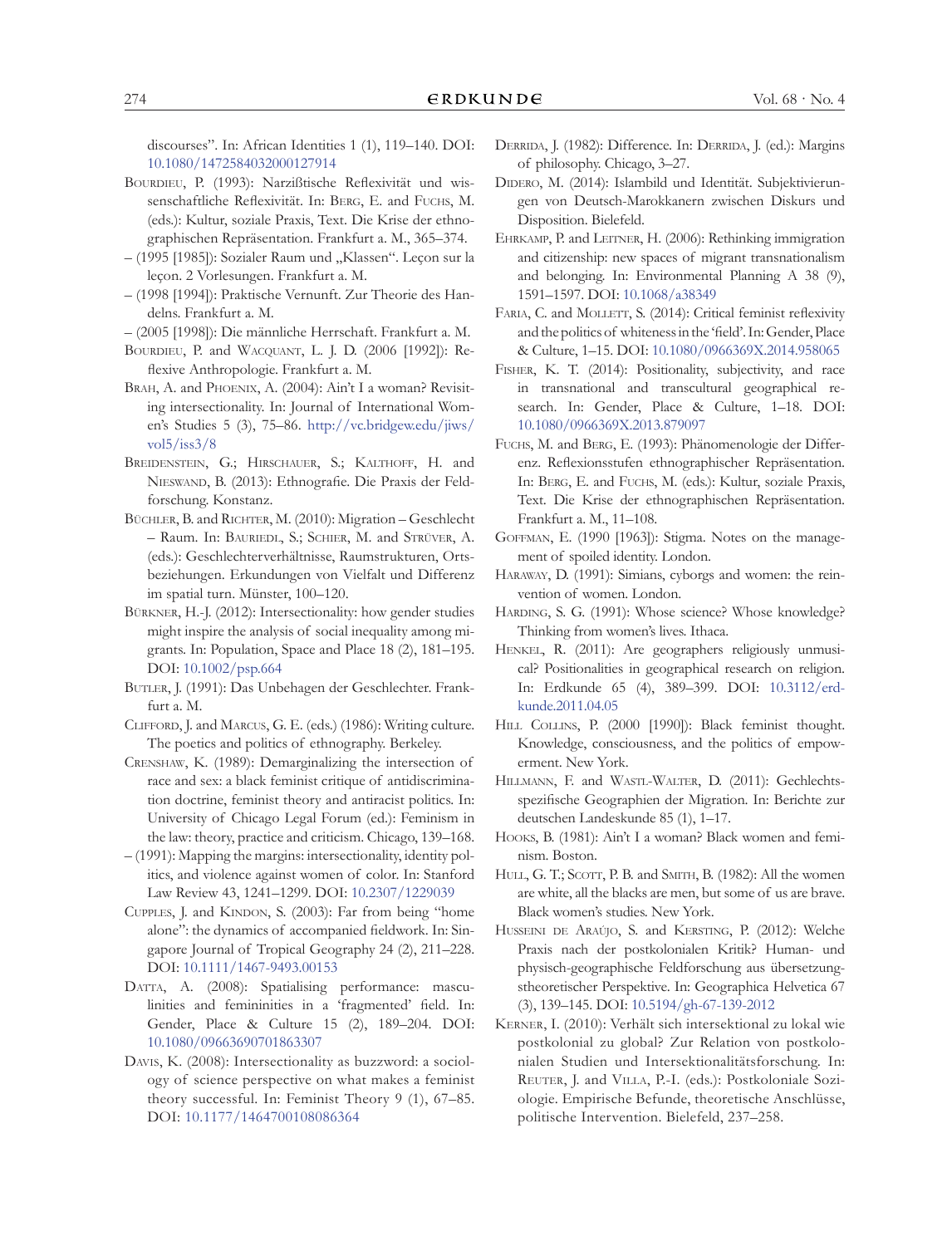- Kobayashi, A. (2003): GPC ten years on: is self-reflexivity enough? In: Gender, Place & Culture 10 (345–349). DOI: [10.1080/0966369032000153313](dx.doi.org/10.1080/0966369032000153313)
- KOHL, E. and McCUTCHEON, P. (2014): Kitchen table reflexivity: negotiating positionality through everyday talk. In: Gender, Place & Culture, 1–17. DOI: [10.1080/0966369X.2014.958063](dx.doi.org/10.1080/0966369X.2014.958063)
- Lewis, G. (2009): Celebrating intersectionality? Debates on a multi-faceted concept in gender studies: themes from a conference. In: European Journal of Women's Studies 16 (3), 203–210. DOI: [10.1177/1350506809105310](dx.doi.org/10.1177/1350506809105310)
- Lippuner, R. (2005): Reflexive Sozialgeographie. Bourdieus Theorie der Praxis als Grundlage für sozial- und kulturwissenschaftliches Arbeiten nach dem cultural turn. In: Geographische Zeitschrift 93 (3), 135–147. DOI: [10.2307/27819049](dx.doi.org/10.2307/27819049)
- Lossau, J. (2003): Geographische Repräsentationen: Skizze einer *anderen* Geographie. In: GEBHARDT, H.; Reuber, P. and Wolkersdorfer, G. (eds.): Kulturgeographie. Aktuelle Ansätze und Entwicklungen. Heidelberg, 101–112.
- Luhmann, N. (1990): Die Wissenschaft der Gesellschaft. Frankfurt a. M.
- MAGOLDA, P. M. (2000): Accessing, waiting, plunging in, wondering, and writing: Retrospective sense-making of fieldwork. In: Field Methods 12 (3), 209–234. DOI: [10.1177/1525822X0001200303](dx.doi.org/10.1177/1525822X0001200303)
- Massey, D. B. (1994): Space, place, and gender. Minneapolis.
- Matthes, J. (1985): Die Soziologen und die Wirklichkeit. Anmerkungen zum Wirklichkeitsverhältnis der Soziologie. In: Bonß, W. and Hartmann, H. (eds.): Entzauberte Wissenschaft. Zur Relativität und Geltung soziologischer Forschung. Göttingen, 49–64.
- Mohammad, R. (2001): 'Insiders' and/or 'outsiders': positionality, theory and praxis. In: Limb, M. and Dwyer, C. (eds.): Qualitative methodologies for geographers. Issues and debates. London, 101–117.
- Mohanty, C. T. (1988): Under western eyes: feminist scholarship and colonial discourses. In: Feminist Review (30), 61–88. DOI: [10.1057/fr.1988.42](dx.doi.org/10.1057/fr.1988.42)
- NAGAR, R. and GEIGER, S. (2007): Reflexivity and positionality in feminist fieldwork revisited. In: TICKELL, A.; SHEPPARD, E.; PECK, J. and BARNES, T. (eds.): Politics and practice in economic geography. Los Angeles, London, 267–278.
- Oyěwùmí, O. (1997): The invention of women. Making an African sense of Western gender discourses. Minneapolis.
- (2002): Conceptualizing gender: the Eurocentric foundations of feminist concepts and the challenge of African epistemologies. In: Jenda – A Journal of Culture and African Women Studies 2 (1), 1–7.
- PHOENIX, A. and PATTYNAMA, P. (2006): Intersectionality. In: European Journal of Women's Studies 13 (3), 187–192. DOI: [10.1177/1350506806065751](dx.doi.org/10.1177/1350506806065751)
- POTT, A. (2002): Ethnizität und Raum im Aufstiegsprozeß. Eine Untersuchung zum Bildungsaufstieg der zweiten türkischen Migrantengeneration. Opladen.
- (2004): Ethnizität und Lokalität als Aufstiegsressourcen. Theoretische Überlegungen und das Beispiel des Bildungsaufstiegs in der zweiten türkischen Migrantengeneration in Deutschland. In: Erdkunde 58 (1), 42–52. DOI: [10.3112/erdkunde.2004.01.04](dx.doi.org/10.3112/erdkunde.2004.01.04)
- Reckwitz, A. (2008): Praktiken und Diskurse. Eine sozialtheoretische und methodologische Relation. In: Kalthoff, H.; Hirschauer, S. and Lindemann, G. (eds.): Theoretische Empirie. Zur Relevanz qualitativer Forschung. Frankfurt a. M., 188–209.
- RODO-DE-ZARATE, M. (2014): Developing geographies of intersectionality with relief maps: reflections from youth research in Manresa, Catalonia. In: Gender, Place & Culture (8), 925–944. DOI: [10.1080/0966369X.2013.817974](dx.doi.org/10.1080/0966369X.2013.817974%0D)
- Rose, G. (1997): Situating knowledges: positionality, reflexivities and other tactics. In: Progress in Human Geography 21 (3), 305–320. DOI: [10.1191/030913297673302122](dx.doi.org/10.1191/030913297673302122)
- SCHURR, C. and KASPAR, H. (2013): Spass im Feld? (k)ein Thema für emotionale Geographien. In: Feministisches Geo-RundMail (54), 32–42.
- SCHURR, C. and SEGEBART, D. (2012): Engaging with feminist postcolonial concerns through participatory action research and intersectionality. In: Geographica Helvetica 67 (3), 147–154. DOI: [10.5194/gh-67-147-2012](dx.doi.org/10.5194/gh-67-147-2012)
- SHINOZAKI, K. (2012): Transnational dynamics in researching migrants: self-reflexivity and boundary-drawing in fieldwork. In: Ethnic and Racial Studies, 35 (10), 1810– 1827. DOI: [10.1080/01419870.2012.659275](dx.doi.org/10.1080/01419870.2012.659275)
- SPIVAK, G. C. (1988): Can the subaltern speak? In: NELSON, C. and Grossberg, L. (eds.): Marxism and the interpretation of culture. Basingstoke, 271–313.
- STRAUB, J. and SHIMADA, S. (1999): Relationale Hermeneutik im Kontext interkulturellen Verstehens. In: Deutsche Zeitschrift für Philosophie 47 (3), 449–477. DOI: [10.1524/dzph.1999.47.3.449](dx.doi.org/10.1524/dzph.1999.47.3.449)
- STRÜVER, A. (2013): "Ich war lange illegal hier, aber jetzt hat mich die Grenze übertreten" – Subjektivierungsprozesse transnational mobiler Haushaltshilfen. In: Geographica Helvetica 68 (3), 191–200. DOI: [10.5194/gh-68-191-2013](dx.doi.org/10.5194/gh-68-191-2013)
- SUNDBERG, J. (2003): Masculinist epistemologies and the politics of fieldwork in Latin Americanist geography. In: The Professional Geographer 55 (2), 180–190. DOI: [10.1111/0033-0124.5502006](dx.doi.org/10.1111/0033-0124.5502006)
- VALENTINE, G. (2007): Theorizing and researching intersectionality: a challenge for feminist geography. In: The Professional Geographer 59 (1), 10–21. DOI: [10.1111/j.1467-9272.2007.00587.x](dx.doi.org/10.1111/j.1467-9272.2007.00587.x)